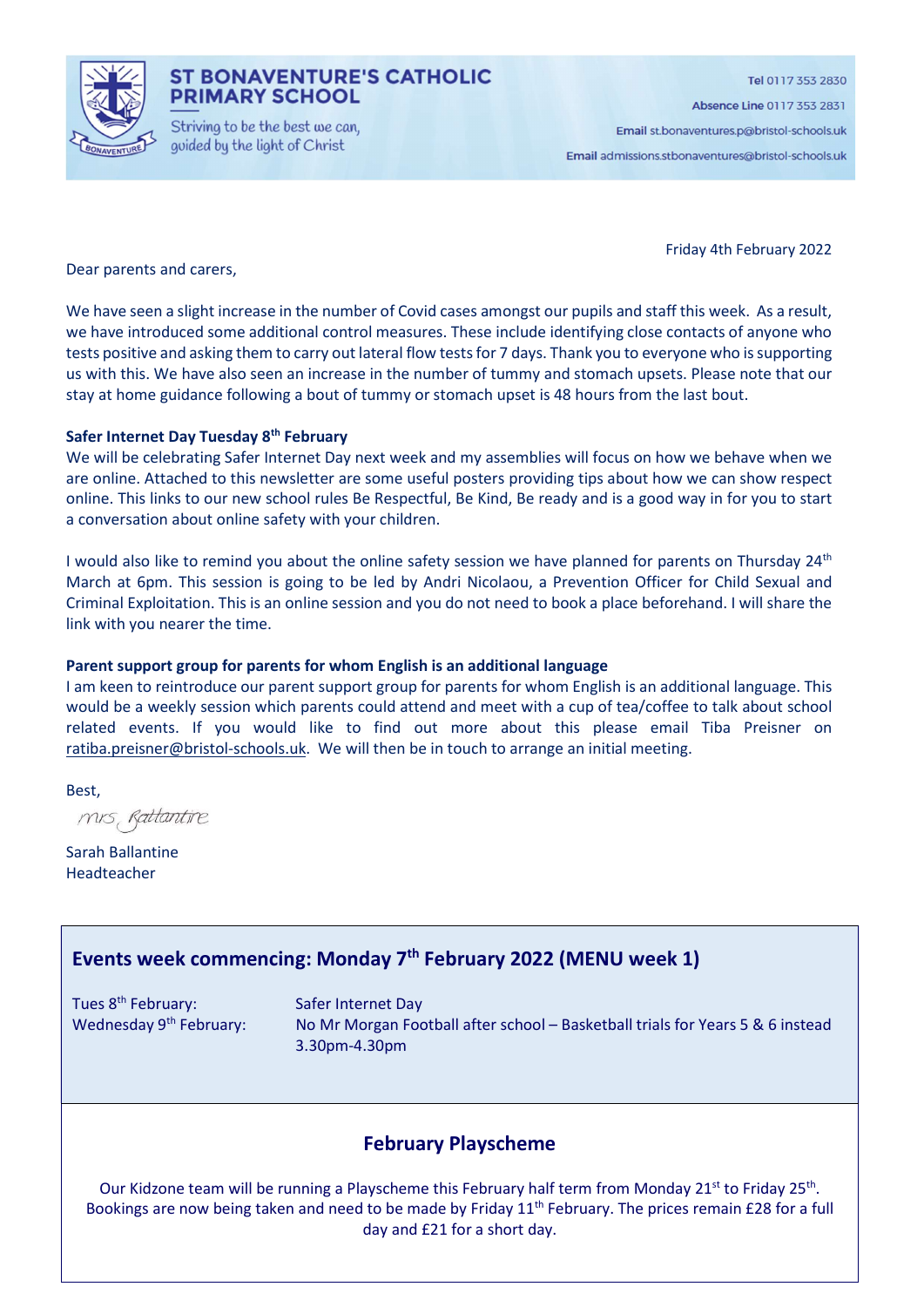# Mr Morgan's Football After School replaced by Basketball Trials next week – Wednesday 9th February 3.30pm-4.30pm

There will be no after school football with Mr Morgan on Wednesday 9th February. Instead, Mr Morgan will be holding the Basketball Trials for Years 5 & 6.

## Message from Mgr Bernard at St Bon's church

Dear parents and carers,

I need your help please. As I'm sure you're aware, every year the children in Year 3 have a special course to prepare them to make their First Holy Communion. We are hoping to start this in February after half term. I need a group of adults (male and female) to help with this programme. Ideally what I need is about six or more people, with one or two being prepared to take the main lead. This number of people means that you shouldn't need to be there for every session and given the busy lives that you have, this can often make it a lot easier for people to volunteer.

The course has three books – one for the child, one for the parents (so they can follow and help their children) and finally one for the team leaders (to show them what they need to do).

The course will run on a Saturday (whether this is morning or afternoon will depend on what the volunteers decide.)

Please email me if you can help or want more information at bernard.massey@cliftondiocese.com

Thank you in advance, Mgr Bernard

# Vacancy for School Meals Supervisory Assistant (SMSA) and Breakfast Club worker

We are looking to recruit an SMSA to work every lunchtime (12.15pm to 1.15pm). This involves supervising the children in the school hall and on the playground as part of a team of SMSAs. Please contact the school office if you are interested in finding out more.

We are also looking for someone to work in our Breakfast Club before school. You can bring your own children to attend free of charge if you need to.

### PTFA News

www.stbonsptfa.com Facebook – St Bons Parents and Carers Instagram - @stbonsptfa Email – ptfa.stbons@gmail.com

Thank you to those who came along to our Zoom call on Tuesday, some fantastic ideas we are excited to work on! This term you can expect:

 A second hand uniform sale A delicious Valentine's themed event …. Yum yum!

Details to follow!

New Year, New You?

Why not cut down on the lattes and Friday night takeaways - donate to your kid's school instead!!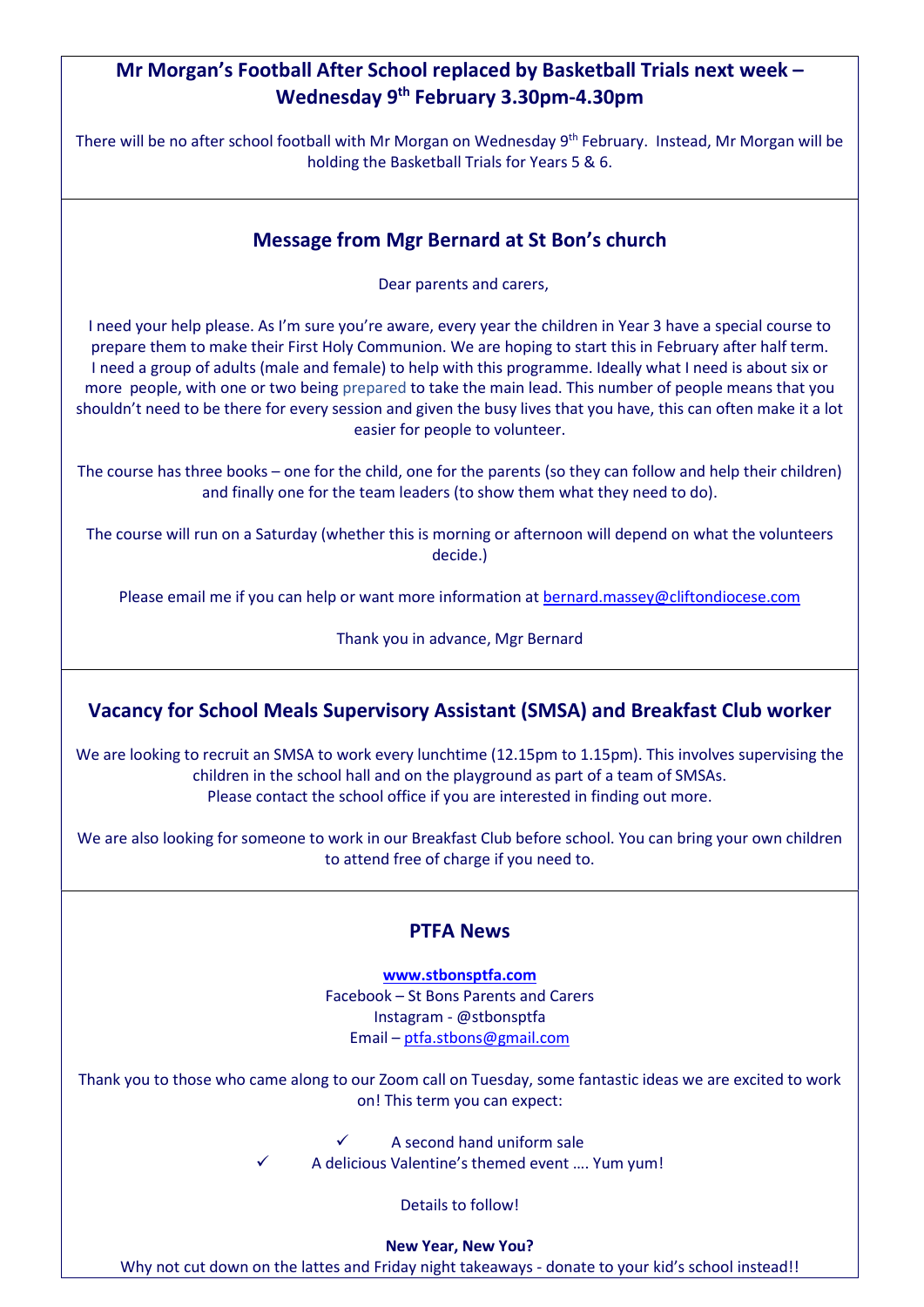

### COMMUNITY NEWS

### **HomeStart**

Please find attached with this newsletter an advert from HomeStart about their upcoming volunteering training course.

### Spanish teacher wanted

I am a local parent looking for a Spanish teacher for my daughter who is in year 4. I am looking for her to practise speaking only - learning through play and songs. My name is Jo and my number is 07764 188793 if you can help.